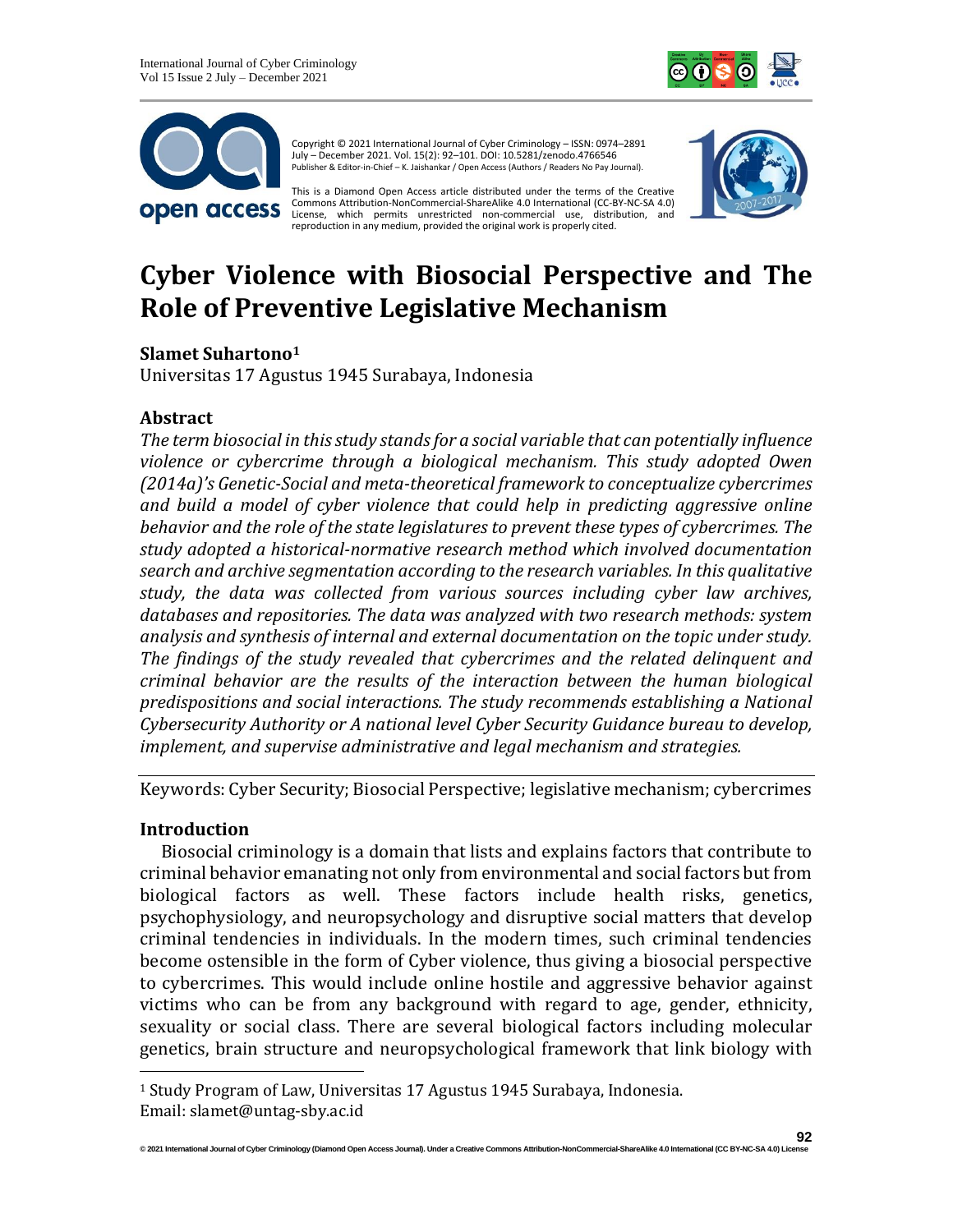antisocial behavior, giving rise to new offenses of biosocial nature.Similarly, there are other social factors like education and socioeconomic status that also contribute to crime and aggression. A large amount of research has been carried out in last two or three decades that talk about the interaction between biological and social factors in various behavioral disorders and criminal offences. This study is also an attempt to understand the nexus between "Biological" and "Social" Variables and examine how these variables can be applied to cyber violence and cybercrimes and whether administrative and legislative measures have been able to curtail such offences.

Cesare (2006) was perhaps the first scientist to establish a link between biology and crime. In his book, *L'Uomo Delinquente* (*The Criminal Man*), this Italian scientist observed a few physical characteristics of criminals (e.g. long arms and fingers, sharp teeth, extended jaws, and abnormal clusters of body hair that distinguished them from other citizens. He believed that criminals due to their biological abnormalities were indulged in criminal activities instinctively. Socially, they lacked free will and therefore were not morally responsible for their criminal actions, which further added the biosocial perspective to Lombroso's argument. Lombroso (1896) is also criticized for not having considered social factors that could lead to criminality. Apart from Lombroso, there were a few other early criminologists like Raffaele Garofalo (1852–1934) and Enrico Ferri (1856–1929) who tried to identify the biological determinants of crime and violence. However, they did not consider deprived social conditions, poor nutrition and health care and destitute lifestyle that could have genetically determined many of the physical traits that led to criminal activity. Moreover, their studies were based on small, nonrandom samples and inadequate control groups. In short, the biosocial variable of crime was proven methodologically less robust and naïve, which led many 20th century scholars to turn their attention to more sociological explanations of criminal behavior.

The use of biosocial variable as a meta concept for crime and aggression again rose to attention at the turn of the 20th century, by many psychiatrists and criminologists (Ellis et al., 2019; Englander & Muldowney, 2007; D. Fishbein, 1996; D. H. Fishbein, 2001; Paternoster et al., 2016; Siegel & McCormick, 2006), who believed that certain physical characteristics indicated a "criminal nature" : for example, Schulz et al. (1997) found the role of cortisol in aggression; Eagleman (2011) brought to attention the role of the pre-frontal cortex in teenagers and underdeveloped brains for impulsivity, and so on. There are studies that have discussed the behavioral patterns of criminals: Buckels et al. (2014) associated crime with Machiavellianism, sadism and psychopathy; Bishop (2013), too, identified anti-social personality disorders reflected as hate trolling and online offences; while Suler (2004) called it online disinhibition effect, when it comes to cyber violence or cybercrimes.

Owen (2014a)'s Genetic-Social or the meta-theoretical framework has been adopted globally to study online violence and cybercrimes. There is a general belief that Owen's meta concept of Flexible Causal Prediction (FCP) is rooted in cyber violence; which further paves the way to the approach of biosocial variable of crime. When Owen's Genetic-Social approach was first applied to cyber violence, it led to many questions such as whether the biosocial variable and neurological mechanism of an individual work together for impulsive behavior seen in teenage cyber-trolling. The argument that Eagleman (2011) had put was 'the human prefrontal cortex did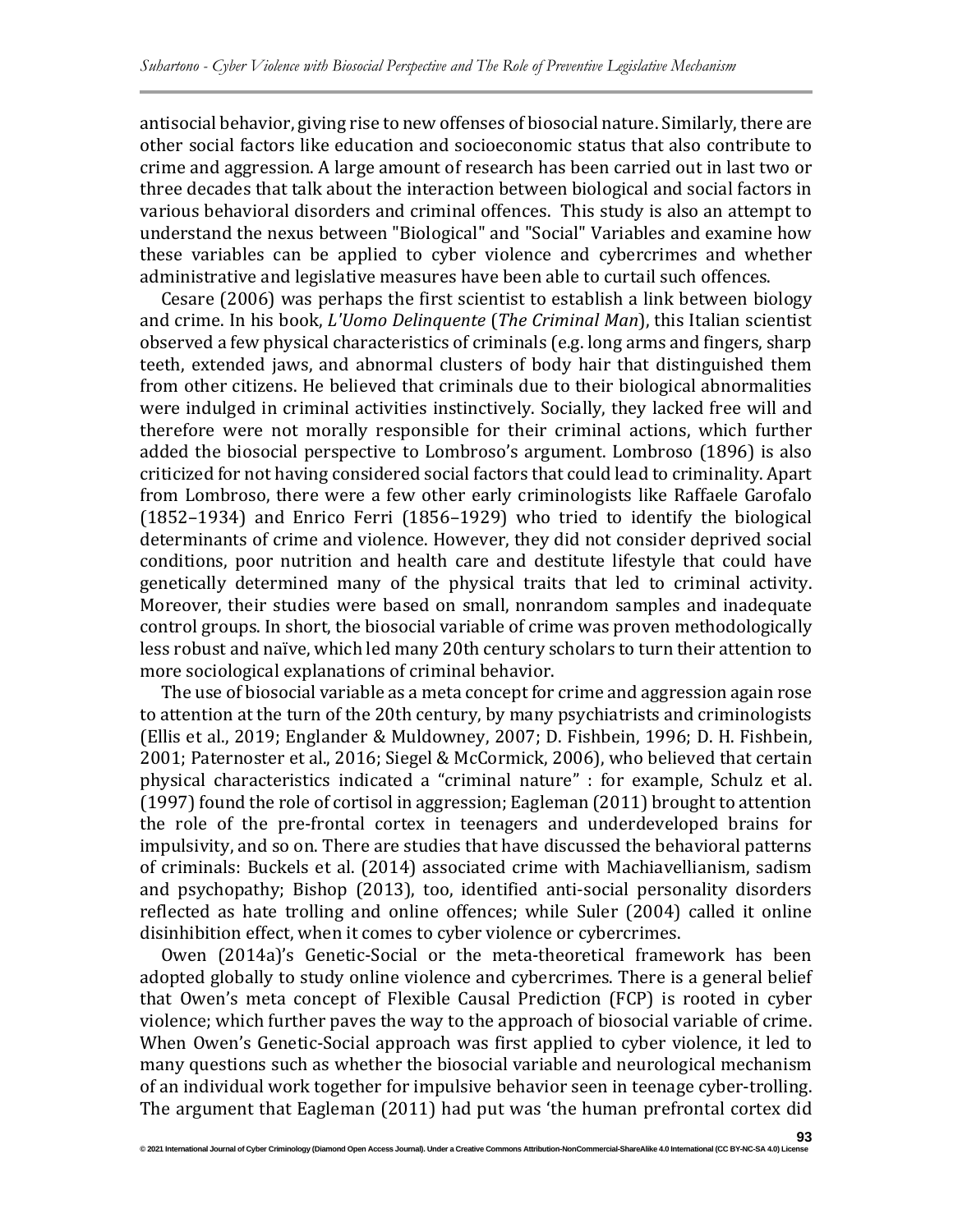

not fully develop until the early 20s, and this is the cause of the impulsive behavior of teenagers'.

Besides the biosocial perspective, there are also some ontological and practical issues of administrative and legislative mechanisms. In a few places, administrative sanctions and criminal sanctions are levied against the inefficiency of state officials to stop such cybercrimes, however, such measures have failed to stop the cyber offences of biosocial nature.

Hence, the primary objective of this study was to know how the administrative or legal mechanism of a nation could attempt to understand the biosocial perspectives of cybercrimes and resolve the issues accordingly. Based on this major objective, a few sub-objectives were derived, namely:

- 1. To define the nexus between bio criminology and social behavior;
- 2. To define more precisely the biosocial variable and Cyber violence;
- 3. To outline the administrative and legislative mechanism that could be established to check cybercrimes in a biosocial perspective.

#### **Literature Review**

• *Biological theories and Criminal behavior*

There are various biological theories of crime that justify the linkages between certain biological conditions and criminal behavior. Lombroso (1896) was the first to take up this linkage who, based on skulls and facial features of criminals, hypothesized that criminality was associated with atavism, or reversion to the primitive stage of human development. Likewise, William Sheldon (quoted in Robertiello (2014)) believed that criminal behavior was more common among muscular, athletes or mesomorphs (he contrasted with tall and thin persons, ectomorphs and soft, rounded ones, the endomorphs). There also arose the debate about some linkage between criminal tendencies and chromosomal abnormalities, believing that males with the XYY-trisomy (extra Y chromosome) would be more prone to criminal behavior. Another theory states that biological twins are more likely to exhibit similar tendencies toward criminality if they are identical (monozygotic) than if they are fraternal(dizygotic). These studies also suggest that adopted children are more inclined to crime if one of their biological parents is a criminal. There are also other theories such as neurotransmitter imbalances in the brain (e.g., low levels of serotonin), hormonal imbalances (e.g., higher levels of testosterone), and slower reactions of the autonomic nervous system might increase criminality.

Although most of these biological theories have waned in the modern times, but they succeeded in triggering the investigations to find the connection between biology and delinquent and criminal behavior. The causation of these biological factors is not certain as there are also non-biological (social and cultural) factors that have intervened these beliefs e.g., poverty, alcoholism, social deprivation, and environmental factors. The biosocial theory of crime was pioneered by Linehan (1987), whose biosocial theory of Borderline Personality Disorder (BPD) argued that crime is often the result of an emotional disorder and individual's biological vulnerabilities triggered by the environmental factors. It means that criminals often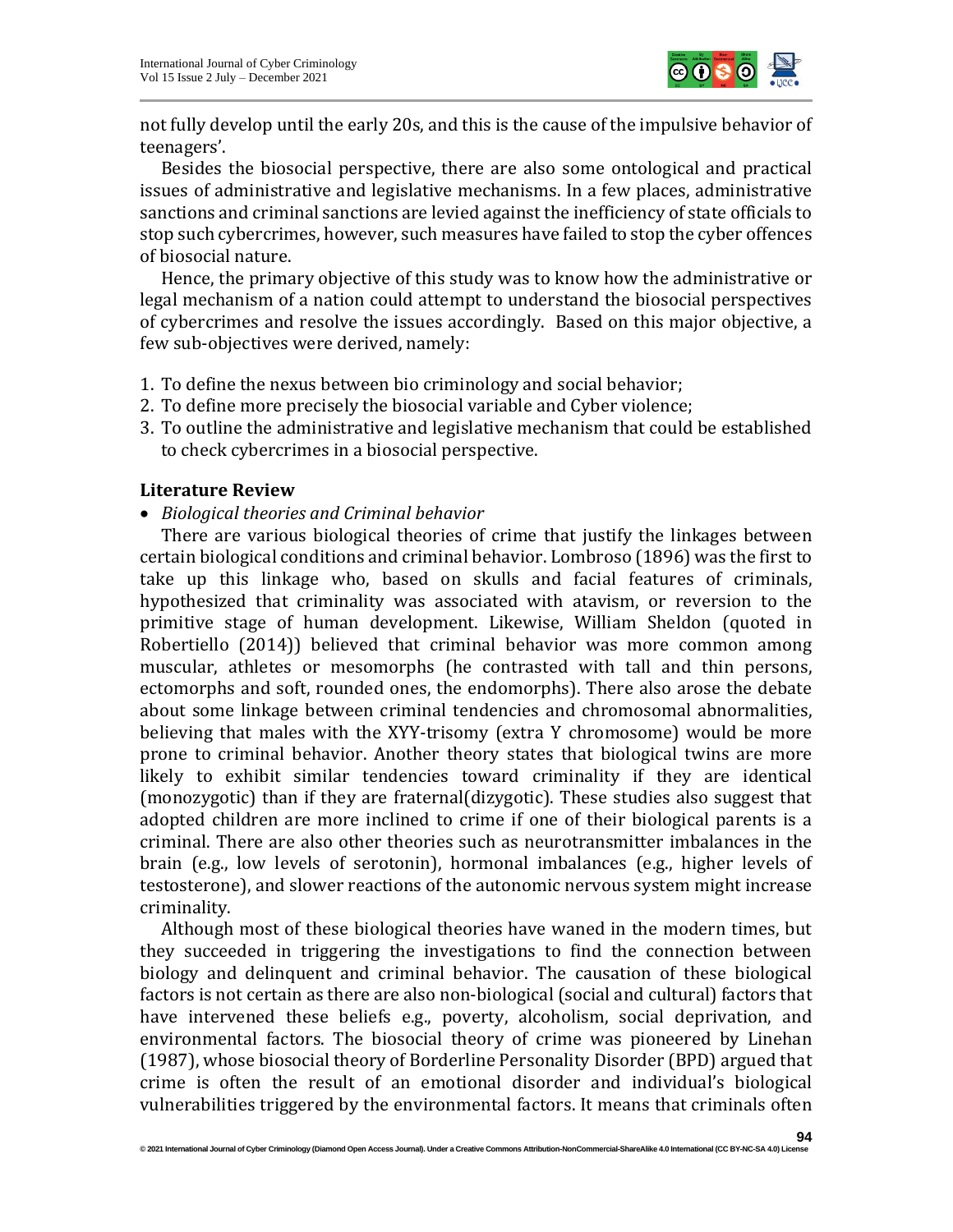experience an emotional dysregulation and that they are not able to regulate due to the intense emotional sensitivity and fail to return to normal emotional behavior. Linehan also suggested some biological reactions due to this emotional dysregulation (e.g., limbic dysfunction) (Reeves, 2007).

# • *Bio criminology and social behavior*

Lombroso's pioneering work *L'Uomo Delinquente* (*The Criminal Man*) suggested a link between biology and crime (Lombroso, 1896). Initially, Lombroso's research was limited to the prisoners who were the subjects of his research. For his research, he collected anatomical measurements of prisoners and compared them with those of ordinary citizens. Lombroso's research was rejected by most of his contemporaries and modern criminologists (Ellis, 1989; Ellis& Walsh, 1997; Englander& Muldowney, 2007; D.H. Fishbein, 2001; Yaralian&Raine, 2001). The argument was that Lombroso did not consider all the physical traits and also disregarded the social conditions like deprivation, poor nutrition and health reasons that could lead to criminality. In the early 20th century, methodologically scholars therefore paid more attention to sociological factors of criminal behavior. In 1970s, however, the biological correlation with crime was rekindled by E. O. Wilson (1975)'s book *Sociobiology*. E. O. Wilson (1975) reiterated that all humans were biosocial organisms and that their behaviors were influenced by both physical and environmental characteristics. Wilson later (D. S. Wilson & Wilson, 2007) rekindled the debate that criminals should not be viewed only as people whose behaviors are predetermined by their biological traits, but a dominant role is also played by social and environmental conditions, supported by other scholars (Ellis et al., 2019; Ellis & Walsh, 1997; Englander & Muldowney, 2007; D. H. Fishbein, 2001; Yaralian & Raine, 2001). These biosocial scholars opined that although many people face same environmental stressors, but only a few engage in crime and violence because of biological abnormalities or physical disabilities.

Modern-Day Biosocial Theories are products of both social environment and biology, and therefore biosocial theorists (Glueck & Glueck, 1950) argue that sociological theories of crime should consider biological factors and individual personality traits such as irritability, anger, short temper and lack of intellect that can influence a person's capability of sane thinking. These theorists also argue that such traits are conducive to crime and or increase the likelihood of crime. Such individuals who possess traits conducive to crime are therefore aversive to environmental positivism. Another thing observed in the biosocial perspective was that such individuals develop traits of crime right childhood normally termed as juvenile delinquency, based on their empirical study of a sample of 500 delinquent white males aged 10 to 17 in two juvenile reformatories in Massachusetts and 500 nondelinquents from Boston public schools, Glueck and Glueck (1950) concluded that sociological factors aggravated the criminally tendencies.

# • *Biosocial variable and Cyber violence*

One of the biosocial components that arouse a person to cyber violence or online crime is the attraction to the opposite sex during early puberty. Cyber bullying among teenagers is very common as they spend a lot of time on the Internet. In their addiction to internet, they are so obsessed that they lack every social desire to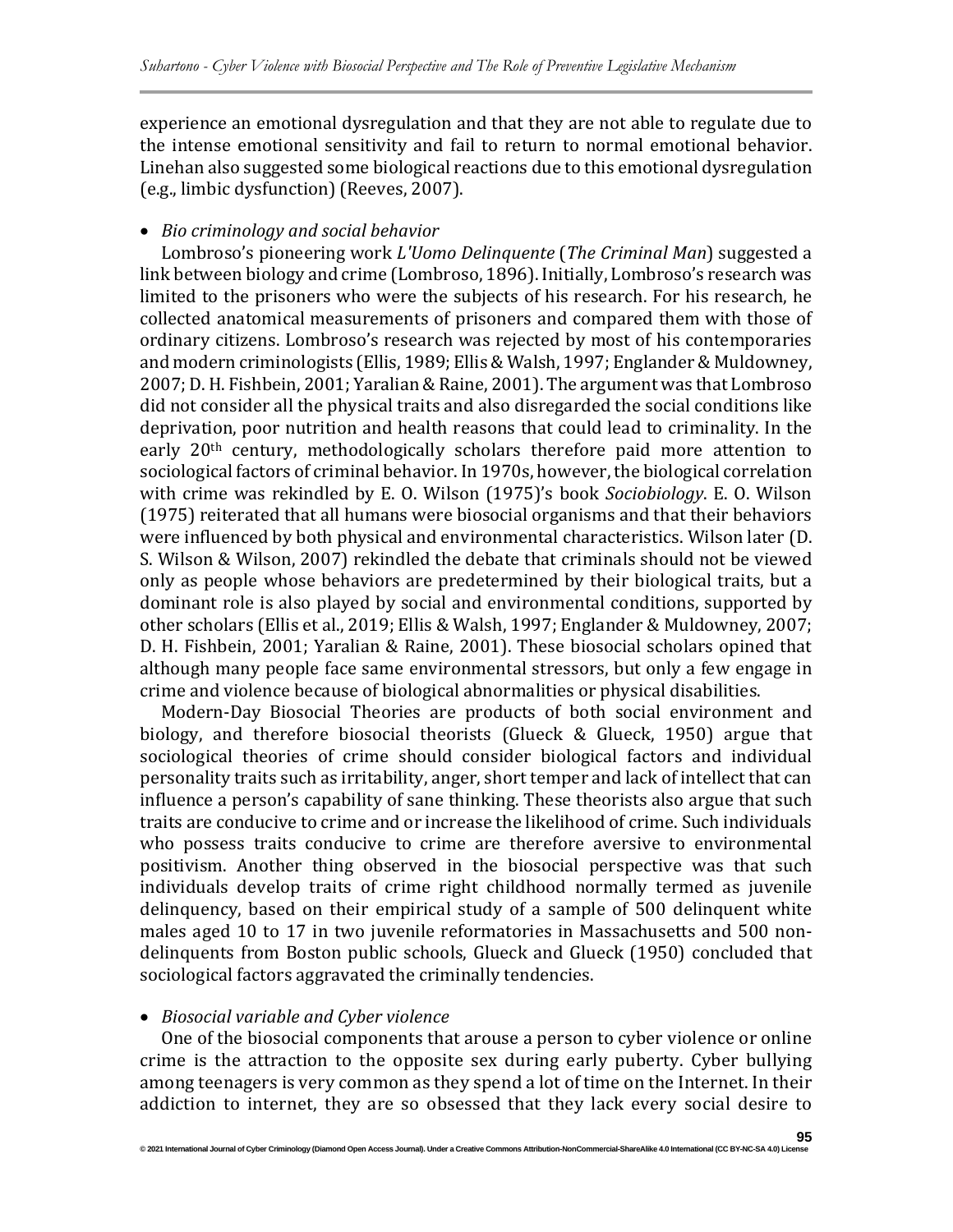

communicate with peers, friends and even family members. Cyber bullying is carried out through social networks, chats and blogs, which is a form of deviant behavior. Its consequences can be dangerous not only for the victim, often falling into a psychological trauma. There are several crime prevention programs that focus solely on biosocial factors, that are compatible with traditional sociological approaches. Most of these programs advocate the integration of biosocial perspectives with criminological risk factors and argue that delinquent behavior can be prevented through biosocial initiatives including the improvement of cognitive skills, also known as 'cognitive remediation' (D. H. Fishbein, 2001; Raine & Liu, 1998). Such prevention approaches not only control the genetically triggered risk factors but also prove to be effective strategy to prevent cybercrimes from a biosocial perspective.

#### • *Administrative and legislative mechanism*

The Global Cybersecurity Index (GCI) is a security system that measures the commitment of countries to cybersecurity at a global level. It raises awareness about the issue of cybersecurity and its different dimensions. The GCI has categorically defined five assessment criteria depending upon a country's level of development namely (i) Legal Measures, (ii) Technical Measures, (iii) Organizational Measures, (iv) Capacity Development, and (v) Cooperation. The legal aspects of cybersecurity however require cybercrime legislation. In 2010, therefore, a few countries gathered in Budapest and signed the Council of Europe Convention on Cybercrime. The objective of this convention was to create "a common criminal policy aimed at the protection of society against cybercrime, inter alia, by adopting appropriate legislation and fostering international cooperation" (Vatis, 2010). Likewise, another regional agreement of the Council of Europe Convention on Cybercrime substantiated the offensive provisions of cybercrime and emphasized the need to take firm actions (Clough, 2012).

In the United States, in November 2018, President Trump signed the Cybersecurity and Infrastructure Security Agency Act of 2018 (Gorian, 2018), thus establishing the Cybersecurity and Infrastructure Security Agency (CISA). The role of CISA was to assist both government and private sector organizations to resolve issues related to cybersecurity. Recently, the Biden administration also proposed \$2 trillion to fund the infrastructure for AI resilience out of which \$9.8 billion was to be used use for cybersecurity (Skopik et al., 2016).

# **Theoretical framework**

This study adopted Owen (2014a)'s Genetic-Social and meta-theoretical framework which is widely applied to studies on cyber violence. This framework makes use of meta-constructs such as the Biosocial Variable to conceptualize cybercrimes and build a model of cyber violence that could help in predicting aggressive online behavior (Liu & Wuerker, 2005). In this framework, the Biosocial Variable is shown as a derivative of genetic fatalism or genetic predetermination and inevitability (Owen, 2006, 2014a, 2014b, 2017, 2021) and bio-phobia (Freese et al., 2003), which are strong determinants of criminology. The term, *Genetic-Social* was adopted to differentiate it from Sociobiology (Owen, 2006, 2012, 2014a, 2014b). This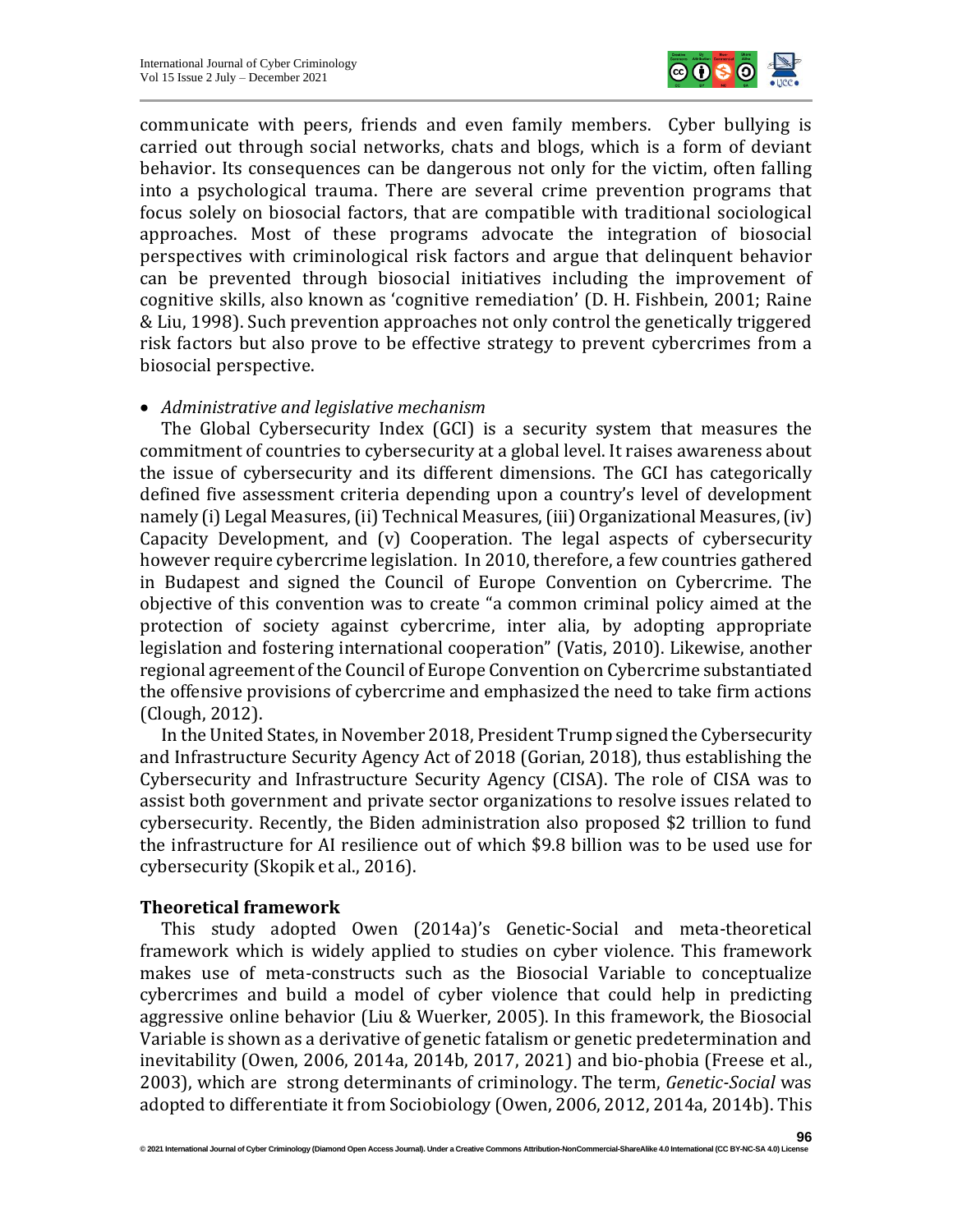framework is consistent with Sibeon (2004)'s anti-reductionist framework; Bishop (2013)'s and Lobbestael et al. (2010)'s anti-social personality disorder syndrome towards violence; and Eagleman (2011)'s argument to establish linkages between prefrontal cortex and impulsivity resulting in violence and crime among the teenagers. These frameworks are also directly or indirectly linked to biological variables and behavioral genetics which further strengthened the task of conceptualizing cyber violence in biosocial perspective for the current study.

# **Methodology**

The study adopted a historical-normative research method which involved documentation search and archive segmentation according to the research variables. In this qualitative study, the data was collected from various sources including cyber law archives, databases and repositories. The data was analyzed with two research methods: system analysis and synthesis of internal and external documentation on the topic under study. These methods assist in the systematization of facts and a logical analysis of arguments in the study. The methodology also matched with the study's premise that cybercrimes and the related delinquent and criminal behavior are the result of the interaction between the human biological predispositions and social interactions.

# **Results and discussion**

The current study revolved around the bio-genetic-social, meta-theoretical background of online violence and cybercrimes and the role of the state legislatures to prevent these types of cybercrimes. One of the criticisms of Lombroso's theory of linkage between biology and crime (Lombroso, 1896) was that Lombroso disregarded the social conditions that could lead to criminality. Another scientist, N. K. Wilson and Rigsby (1975), had the opposite view, who asserted that humans were biosocial creatures and hence their behaviors were influenced by social and environmental characteristics. Wilson actually advocated the theory of behavioral determinism due to biological traits.

Lombroso (1896)'s theory is much closer to biological determinism which is much wider concept with scientific and anthropological linkages with criminality. It hypothesizes that criminal behavior is determined by birth and that some people are born with an innate impulse to commit crime. In their criminality, therefore, social processes or environmental factors have no role to play (Cressey, 1979) A person's interaction with his or her social context thus deems to have no influence on his criminal behavior (Allen, 1999).

A second finding of this study was Owen's meta concept of Flexible Causal Prediction (FCP) being the foundation of cyber violence. The FCP framework comprised variables such as potential causes of cybercrimes and approaches to be taken for combating them. Entwined with the FCP framework was Owen's Genetic-Social approach to cyber violence which acknowledged that crime may be socially-constructed but it is always triggered by environmental factors. Owen (2014b) discounted biosocial predispositions as behavioral labels that define a cybercriminal. The biosocial justification of the *Genetic-Social* framework also lay in the phenomenon that human being reacts to social triggers and environmental factors to commit crimes.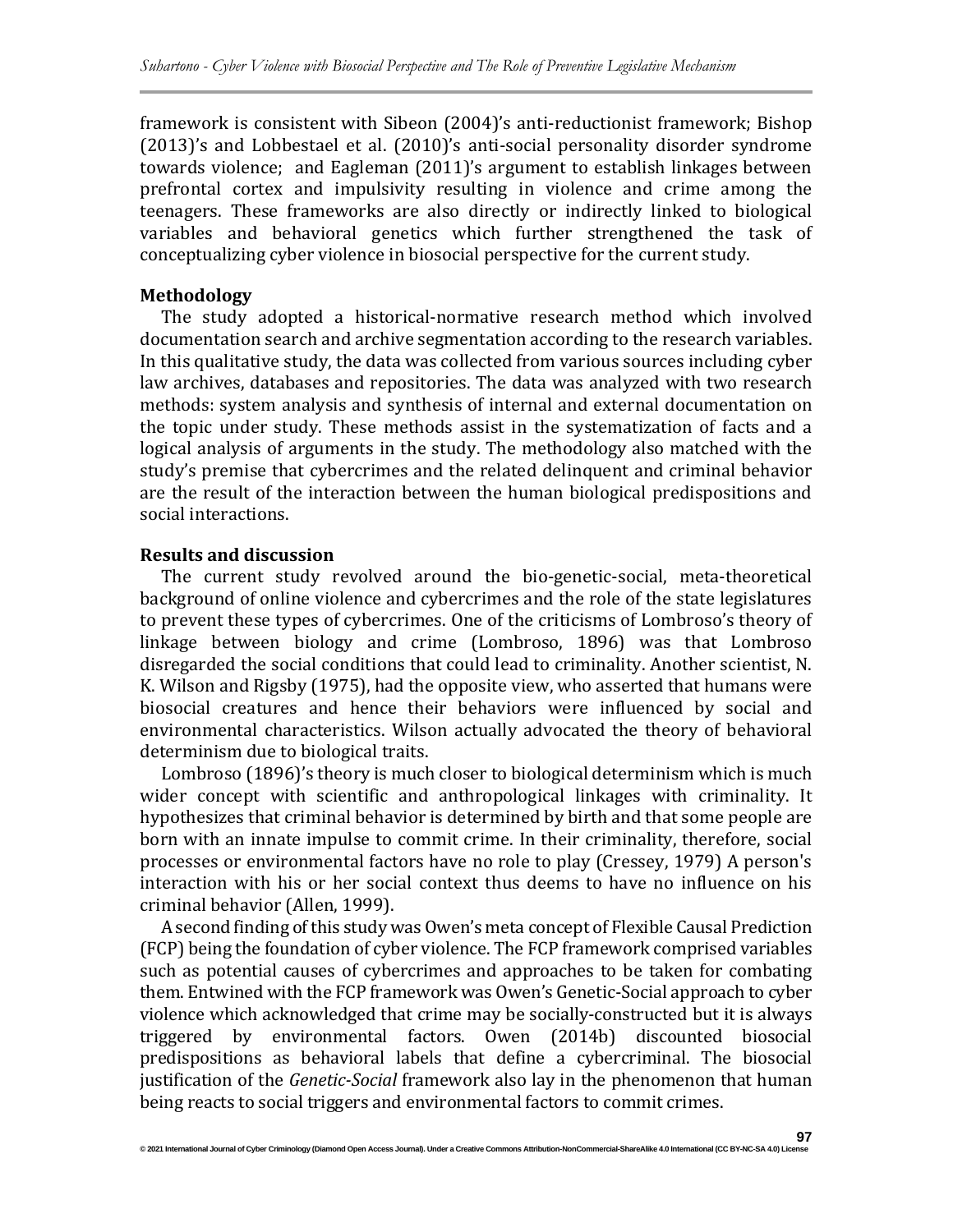

This study also introduced the researchers with Linehan (1987)'s biosocial theory of Borderline Personality Disorder (BPD) which focused on such biological predispositions that aroused a person to commit crimes in a crime prone environment. The biosocial theory of BPD related the criminal tendencies of adolescents with their premature emotional development and impulsive traits devoid of emotions. It argued that crime was an outcome of an emotional disorder and a person's biological weaknesses triggered by the social and environmental factors. In the case of cybercrimes, arousal to commit a crime is actually an emotional dysregulation. The person is forced to commit that crime as it takes a lot of time to return to normalcy or emotional stability. In a way, the commitment of the crime becomes a precondition to return to emotional normalcy.

These findings are consistent with biosocial and genetic studies (Popma & Raine, 2006; Vaughn et al., 2009) which have also accepted the importance of biosocial to crime.

Biosocial researchers in the discipline of crime and delinquency (DeLisi, 2008; Walsh & Beaver, 2009; Wright & Boisvert, 2009) advocate the developmental approach to focus on risk factors as well as their mitigation in order to improve environmental conditions (Tremblay & Japel, 2003). This suggests the biosocial theories are making their way into the criminology (Walsh & Beaver, 2009). The developmental approach is incremental in not only finding the causes of crime (e.g., biosocial or environmental) but also proves to be a crime prevention strategy. This requires studying a person's interaction with the biosocial surroundings and the environment. Bio criminologists like (Walsh & Beaver, 2009; Wright & Boisvert, 2009) have however also insisted on the rehabilitative plans for all delinquents and criminals, to create healthy environmental conditions as solutions to prevent crimes.

One of the solutions also discussed in this study was to establish a secure environment not only for data protection and risk-proof digital operations but also to provide legal and administrative support to the victims. To accomplish this, there is a nee d to establish a National Cybersecurity Authority which can develop, implement, and supervise administrative and legal mechanism and strategies. The most important aspects of the legislative initiatives would be to ensure Cyber Security Governance, enhanced Cybersecurity, Cybersecurity resilience and industrial control systems against cybercrimes. Nations could also establish Anti-Cyber Crime Laws to prevent cybercrimes. National level programs and orientation for legislative initiatives should be organized to raise awareness about Cybersecurity and how to avoid cyber risks. A national level Cyber Security Guidance bureau could be launched to cater to the increase community awareness of Cybersecurity.

#### **Conclusion**

To conclude, this study has shown that by focusing on biosocial theories, one can find an effective and non-discriminatory way to prevent crime. The bio-crime prevention approaches also recognize the importance of the environmental factors and building strategies to establish a Cyber criminological domain governed by biosocial framework. Biosocial theorists face a number of serious criticisms (Ellis et al., 2019; Ellis & Walsh, 1997; Englander & Muldowney, 2007; D. H. Fishbein, 2001). First of all, biosocial research has not been adequately dealt with methodologically. Several studies are either without biosocial variables or carried out with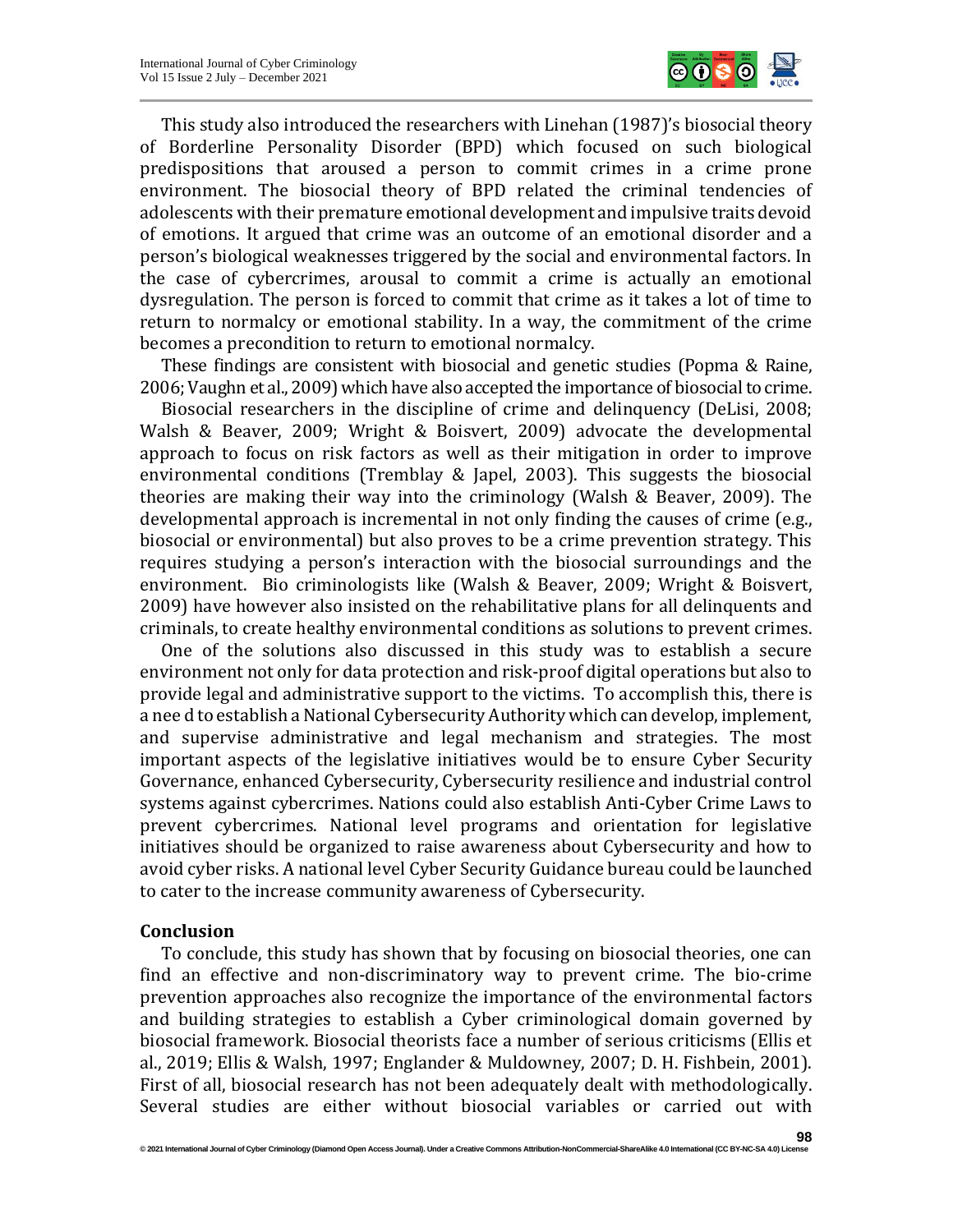unrepresentative samples. Secondly, biosocial theories have failed to distinguish between cyber violence and an ordinary violence. Furthermore, biosocial theories cannot recognize the level of rise in the cybercrime over time.

Biosocial criminologists have also been charged with racial and class bias (Roberts & Gabor, 1990) in determining the biosocial causes of violent crime. According to their belief, poor and racial minorities commit violent crimes disproportionately. However, the more positive view of this was to make a more productive approach and focus on removing the social factors (oppression, racism, social exclusion, economic strain, etc.) which cause crimes of racial nature rather than spending time and efforts to understand the genetic basis for criminality. Such scholars, however, warn that biosocial theories may be attractive to some because they can be used to justify social inequality and deflect attention from crime prevention efforts that might challenge the status quo.

# **References**

- Allen, G. E.(1999). Modern biological determinism. In *The practices of human genetics* (pp. 1-23). Springer. [https://doi.org/10.1007/978-94-011-4718-7\\_1](https://doi.org/10.1007/978-94-011-4718-7_1)
- Bishop, J. (2013). The effect of de-individuation of the Internet Troller on Criminal Procedure implementation: An interview with a Hater. *International journal of cyber criminology*, 7(1), 28-48. [http://www.jonathanbishop.com/Library/Documents/EN/docIJCCPaper\\_Hater.pdf](http://www.jonathanbishop.com/Library/Documents/EN/docIJCCPaper_Hater.pdf)
- Buckels, E. E., Trapnell, P.D.,&Paulhus,D. L.(2014). Trolls just wantto have fun. *Personality and individualDifferences, 67*, 97-102. <https://doi.org/10.1016/j.paid.2014.01.016>
- Cesare, L. (2006). *Criminal Man*. New York, USA: Duke University Press. <https://doi.org/10.1515/9780822387800>
- Clough, J. (2012). The Council of Europe Convention on cybercrime: definingcrime'in a digital world. *Criminal Law Forum. 23*(4) (pp. 363-391). Springer*.* <https://doi.org/10.1007/s10609-012-9183-3>
- Cressey, D.R. (1979). Fifty years of criminology: From sociological theory to political control. *Pacific Sociological Review, 22*(4), 457-480. <https://doi.org/10.2307%2F1388842>
- DeLisi, L. E. (2008). The concept of progressive brain change in schizophrenia: implications for understanding schizophrenia. *Schizophrenia Bulletin, 34*(2), 312- 321. <https://doi.org/10.1093/schbul/sbm164>
- Eagleman, D. (2011). The brain on trial. *The Atlantic, 7*, 112-123. [http://tony](http://tony-silva.com/eslefl/miscstudent/downloadpagearticles/criminalmind-atl.pdf)[silva.com/eslefl/miscstudent/downloadpagearticles/criminalmind-atl.pdf](http://tony-silva.com/eslefl/miscstudent/downloadpagearticles/criminalmind-atl.pdf)
- Ellis, L. (1989). Sex differences in criminality: An explanation based on the concept of  $r/K$ selection. *Mankind Quarterly, 30*(1-2), 17-37. [https://psycnet.apa.org/record/1990-](https://psycnet.apa.org/record/1990-22821-001) [22821-001](https://psycnet.apa.org/record/1990-22821-001)
- Ellis, L., Farrington, D. P.,& Hoskin, A. W.(2019). *Handbook of crime correlates*. Academic Press. [https://www.elsevier.com/books/handbook-of-crime-correlates/ellis/978-0-](https://www.elsevier.com/books/handbook-of-crime-correlates/ellis/978-0-12-804417-9) [12-804417-9](https://www.elsevier.com/books/handbook-of-crime-correlates/ellis/978-0-12-804417-9)
- Ellis, L., & Walsh, A. (1997). Gene‐based evolutionary theories in criminology. *Criminology, 35*(2), 229-276. <https://doi.org/10.1111/j.1745-9125.1997.tb00876.x>
- Englander, E. K., & Muldowney, A. M. (2007). Just Turn the Darn Thing Off: Understanding Cyberbullying. *Proceedings of persistently safe schools: The 2007 national conference on safe schools* (pp. 83-92). MARC Publications*.* [https://vc.bridgew.edu/marc\\_pubs/12/](https://vc.bridgew.edu/marc_pubs/12/)
- Fishbein, D. (1996). Selected studies on the biology of antisocial behavior. In J. Conklin (Ed.), *New Perspectives in Criminology* (pp. 26-38). NeedmanHeights, MA: Allyn and Bacon.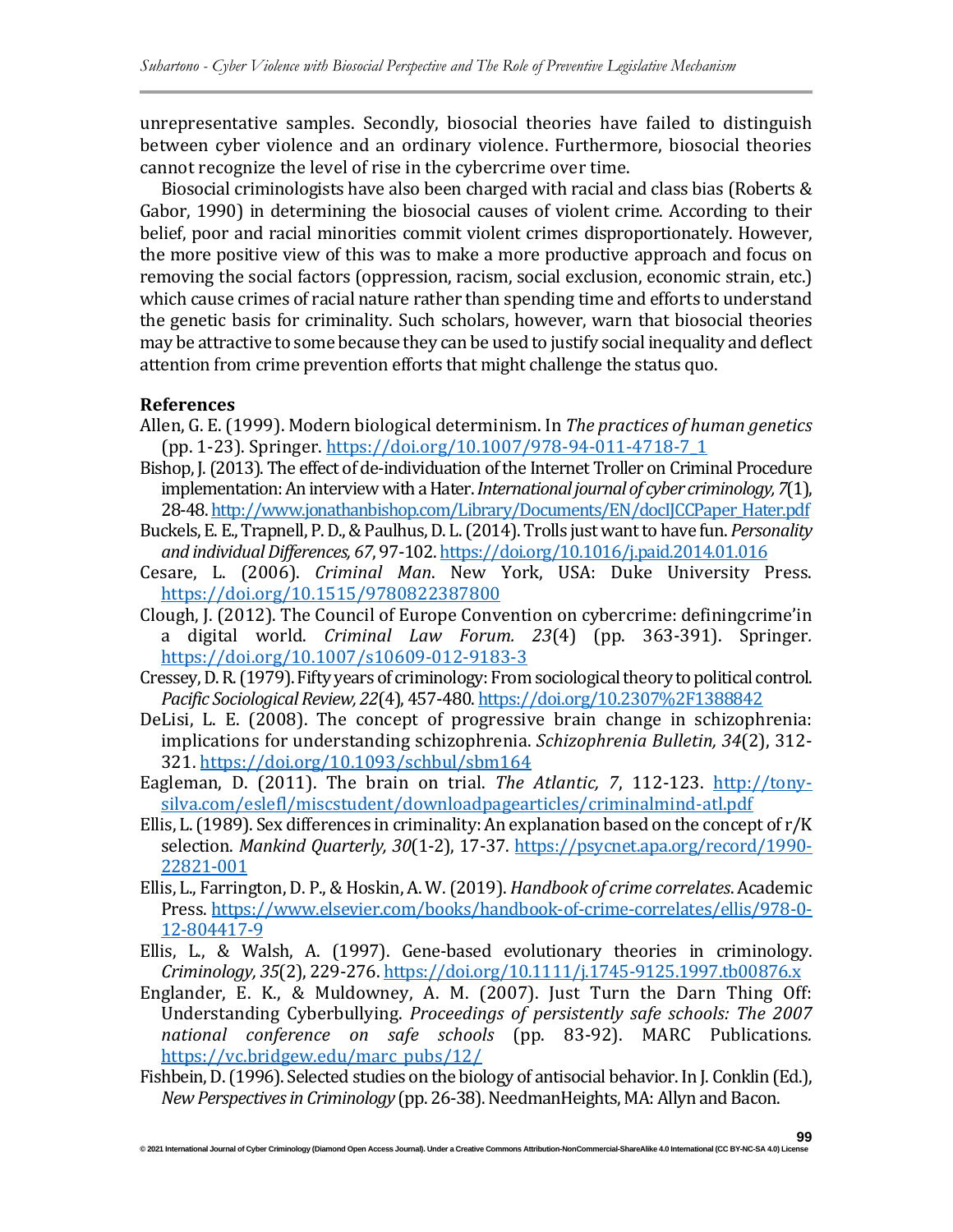

- Fishbein, D. H. (2001). *Biobehavioral Perspectives in Criminology*. Wadsworth/Thomson Learning. <https://books.google.com.pk/books?id=wQ1nQgAACAAJ>
- Freese, J., Li, J.-C. A., & Wade, L. D. (2003). The potential relevances of biology to social inquiry. *Annual review of sociology, 29*(1), 233-256. <https://doi.org/10.1146/annurev.soc.29.010202.100012>
- Glueck, S., & Glueck, E.(1950). Unraveling juvenile delinquency. *Juv. Ct. JudgesJ., 2*, 32. <https://psycnet.apa.org/record/1951-02578-000>
- Gorian, E. (2018). Singapore's Cybersecurity Act 2018: A New Generation Standard for Critical Information Infrastructure Protection. *The International Science and Technology Conference" FarEastСon"* (pp. 1-9). Springer*.* [https://doi.org/10.1007/978-3-030-15577-3\\_1](https://doi.org/10.1007/978-3-030-15577-3_1)
- Linehan, M. M. (1987). Dialectical behavior therapy for borderline personality disorder: Theory and method. *Bulletin of the Menninger Clinic, 51*(3), 261-276. <https://pubmed.ncbi.nlm.nih.gov/3580661/>
- Liu, J., & Wuerker, A. (2005). Biosocial bases of aggressive and violent behavior implications for nursing studies. *International Journal of Nursing Studies, 42*(2), 229-241. <https://doi.org/10.1016/j.ijnurstu.2004.06.007>
- Lobbestael, J., Arntz, A., & Bernstein, D. P. (2010). Disentangling the relationship between different types of childhood maltreatment and personality disorders. *Journal of Personality Disorders, 24*(3), 285-295. <https://doi.org/10.1521/pedi.2010.24.3.285>
- Lombroso, C. (1896). *L'uomo Delinquente*. Fratelli Bocca. <https://books.google.com.pk/books?id=dwUOAwAAQBAJ>
- Owen, T. (2006). Genetic-social science and the study of human biotechnology. *Current Sociology, 54*(6), 897-917. <https://doi.org/10.1177%2F0011392106068457>
- Owen, T. (2012). The biological and the social in criminological theory. In. London: Routledge. <https://doi.org/10.4324/9780203117866>
- Owen, T. (2014a). An Application of the Genetic-Social Framework to the Study of Crime and Criminal Behaviour. In *Criminological Theory* (pp. 116-173). Springer. [https://doi.org/10.1057/9781137316950\\_4](https://doi.org/10.1057/9781137316950_4)
- Owen, T. (2014b). *Criminological theory: A genetic-social approach*. Springer. <https://doi.org/10.1057/9781137316950>
- Owen, T. (2017). Codification and Application of the Genetic-Social Framework. In *Crime, Genes, Neuroscience and Cyberspace* (pp. 115-196). Springer. [https://doi.org/10.1057/978-1-137-52688-5\\_6](https://doi.org/10.1057/978-1-137-52688-5_6)
- Owen, T. (2021). CyberTerrorism: Some Insights from Owen's Genetic-Social Framework. In *Rethinking Cybercrime* (pp. 3-22). Springer. [https://doi.org/10.1007/978-3-030-55841-3\\_1](https://doi.org/10.1007/978-3-030-55841-3_1)
- Paternoster, R., Bachman, R., Kerrison, E., O'connell, D., & Smith, L. (2016). Desistance from crime and identity: An empirical test with survival time. *Criminal Justice and Behavior, 43*(9), 1204-1224. <https://doi.org/10.1177%2F0093854816651905>
- Popma, A., & Raine, A. (2006). Will future forensic assessment be neurobiologic? *Child and AdolescentPsychiatricClinics,15*(2),429-444[.https://doi.org/10.1016/j.chc.2005.11.004](https://doi.org/10.1016/j.chc.2005.11.004)
- Raine, A., & Liu, J. H. (1998). Biological predispositions to violence and their implications for biosocial treatment and prevention. *Psychology, Crime and Law, 4*(2), 107-125. <https://doi.org/10.1080/10683169808401752>
- Reeves, M. D. (2007). *Effect of Invalidation on Emotion Regulation: An Empirical Investigation of Linehan's Biosocial Theory.* Florida State University. [http://purl.flvc.org/fsu/fd/FSU\\_migr\\_etd-1905](http://purl.flvc.org/fsu/fd/FSU_migr_etd-1905)